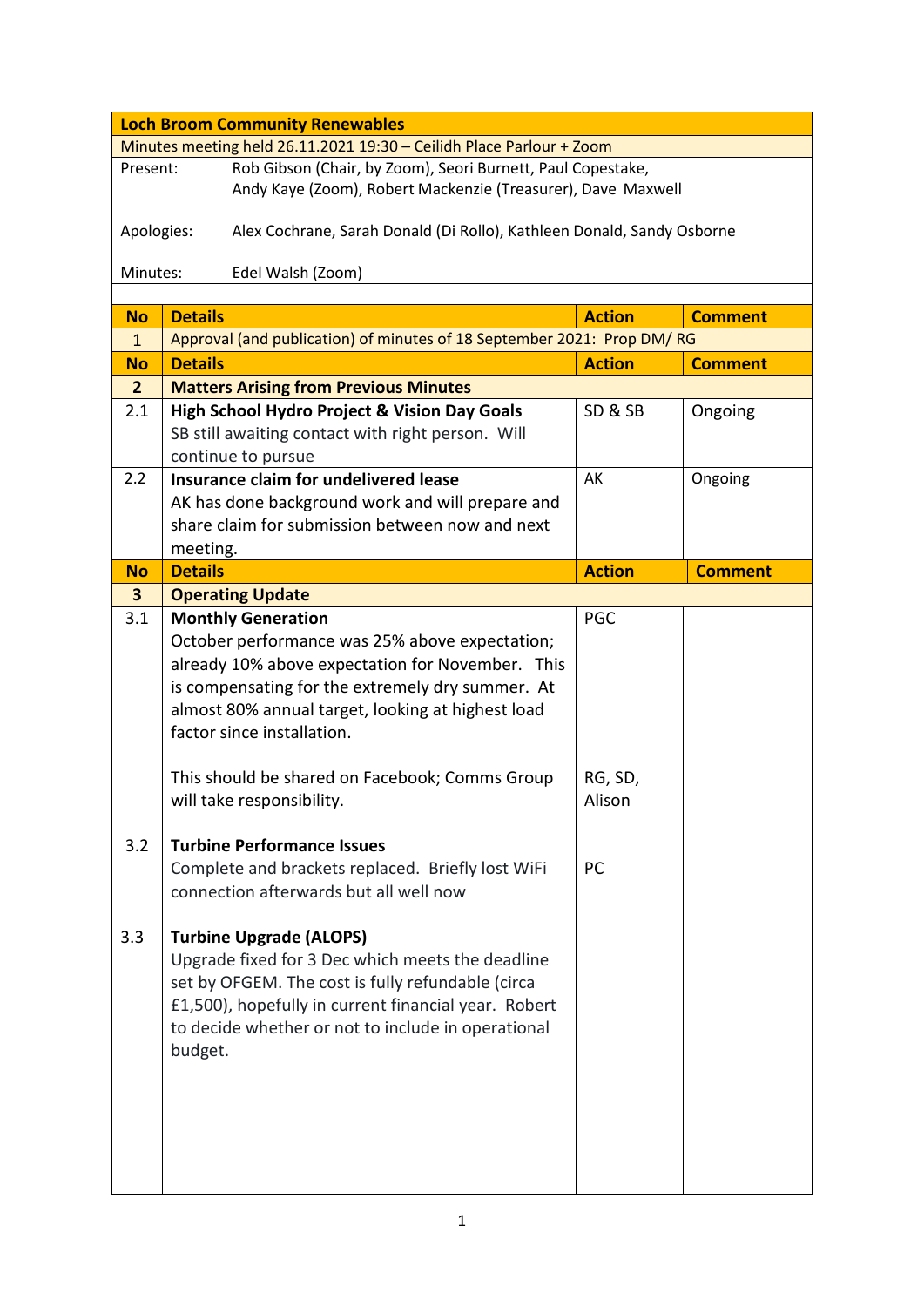| <b>No</b> | <b>Details</b>                                                                                                                                                                                                                                                                                                                                                                      | <b>Action</b>    |  |
|-----------|-------------------------------------------------------------------------------------------------------------------------------------------------------------------------------------------------------------------------------------------------------------------------------------------------------------------------------------------------------------------------------------|------------------|--|
| 4         | <b>Finance Update</b>                                                                                                                                                                                                                                                                                                                                                               |                  |  |
| 4.1       | RM circulated monthly finance update. 2021<br>operating budget requires further consideration and<br>RM wishes to speak with others in this regard. AK<br>and SO had completed cashflow projections; a final<br>budget figure is required for this year and will be<br>circulated prior to next meeting.                                                                            | <b>RM</b>        |  |
| 4.2       | <b>Discussion re Organisation Roles</b><br>AK has heretofore carried out several duties and<br>important to note difference between Treasurer role and<br>administrative duties. These operational/processing<br>duties precede treasurer responsibilities. It should be<br>noted that the Finance Group exists to provide support<br>to the Treasurer.                             |                  |  |
|           | Create an organogram showing roles and how they<br>interconnect. This can be informed by existing<br>spreadsheet created by DM. Seori will work on this.                                                                                                                                                                                                                            | <b>SB</b>        |  |
| 4.3       | <b>Co-Option AK to Board</b><br>AK prepared to re-join Board for a further year.<br>Proposed by RG; seconded SB.                                                                                                                                                                                                                                                                    |                  |  |
| 4.4       | <b>Interest/Share Repayment</b><br>Robert and Andy have discussed and AK has set out<br>process which commences tomorrow. The process is<br>time-consuming and error prone but for present year, no<br>other option. RM is considering alternatives. Is                                                                                                                             | RM/AK            |  |
|           | investigating company called Share Energy who<br>specialise among other things in administration support.<br>RM meeting Treasurer, Aberdeen Community Energy to<br>explore and identify associated costs. Will report<br>outcome.                                                                                                                                                   | <b>RM</b>        |  |
|           | To date this year, almost nobody has requested refund.<br>RM suggested a risk reduction scheme, reducing<br>allocation of major shareholders over a three-year<br>period. This would reduce risk of demand for largest<br>sums. AK keen to consider individuals involved and their<br>specific wishes. Finance Group to meet, discuss and put<br>forward proposals by next meeting. | Finance<br>Group |  |
| 4.5       | <b>Mailing Lists</b><br>DM keen to set up two mailing lists; one of current<br>investing members and a second list of those who've<br>surrendered their shares. At present, no list in existence<br>of the latter.                                                                                                                                                                  | DM/AK            |  |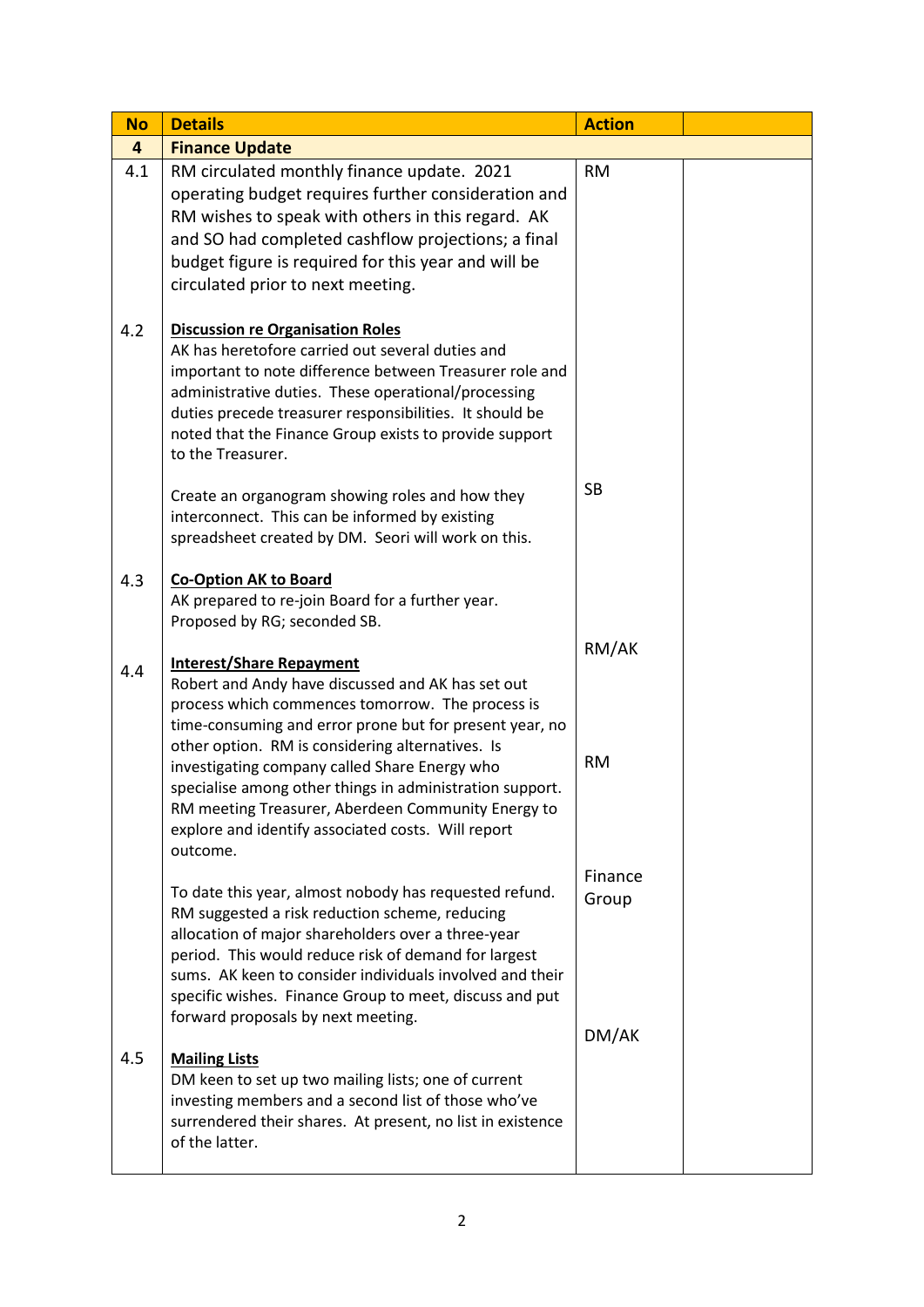| on payments.<br><b>Details</b><br><b>Action</b><br><b>No</b><br>5<br><b>Signage</b><br>5.1<br>Existing banner looks in need of refreshment;<br><b>RG</b><br>proposal to consider more permanent signage, eg<br>on gate and on side of building. Costs not<br>prohibitive. |
|---------------------------------------------------------------------------------------------------------------------------------------------------------------------------------------------------------------------------------------------------------------------------|
|                                                                                                                                                                                                                                                                           |
|                                                                                                                                                                                                                                                                           |
|                                                                                                                                                                                                                                                                           |
|                                                                                                                                                                                                                                                                           |
|                                                                                                                                                                                                                                                                           |
|                                                                                                                                                                                                                                                                           |
|                                                                                                                                                                                                                                                                           |
| <b>Details</b><br><b>Action</b><br><b>Comment</b><br><b>No</b>                                                                                                                                                                                                            |
| 6<br><b>AGM - Wrap-Up</b>                                                                                                                                                                                                                                                 |
| Successful, well-attended and engaged meeting.<br>6.1                                                                                                                                                                                                                     |
| Key points which require attention include                                                                                                                                                                                                                                |
| communication with community members and                                                                                                                                                                                                                                  |
| regularising LCR's position vis-à-vis CO-ops and FCA.                                                                                                                                                                                                                     |
| Very important to determine how to communicate with                                                                                                                                                                                                                       |
| RG, AK, DM<br>interested parties and how to handle their data.                                                                                                                                                                                                            |
| Community members with an interest in hydro and land                                                                                                                                                                                                                      |
| use are not mutually exclusive. RG, AK and DM will                                                                                                                                                                                                                        |
| determine the process following which DM will write a<br>proposal for how to proceed.                                                                                                                                                                                     |
|                                                                                                                                                                                                                                                                           |
| <b>Details</b><br><b>Action</b><br><b>No</b><br><b>Comment</b>                                                                                                                                                                                                            |
| Website<br>7                                                                                                                                                                                                                                                              |
| 7.1<br>Has been recently updated with minutes and press                                                                                                                                                                                                                   |
| releases. AGM section needs to be updated. RG                                                                                                                                                                                                                             |
| currently working on having films uploaded.                                                                                                                                                                                                                               |
|                                                                                                                                                                                                                                                                           |
|                                                                                                                                                                                                                                                                           |
| Web host contract comes to an end February;<br>Comms                                                                                                                                                                                                                      |
| Alison has requested discussion to decide on choice<br>Group (RG,<br>SD, Alison)<br>of new provider.                                                                                                                                                                      |
|                                                                                                                                                                                                                                                                           |
| <b>Details</b><br><b>Action</b><br><b>No</b><br><b>Comment</b>                                                                                                                                                                                                            |
| <b>Director and Volunteers' List</b><br>8                                                                                                                                                                                                                                 |
| All<br>8.1<br>Please refer to DM's email containing list all                                                                                                                                                                                                              |
| DM<br>members and volunteers circulated prior to meeting                                                                                                                                                                                                                  |
| and revert to him with any feedback or                                                                                                                                                                                                                                    |
| amendments.<br>Remove former members                                                                                                                                                                                                                                      |
| RM has requested that email distribution lists be                                                                                                                                                                                                                         |
| created for all groups. To be completed after lists                                                                                                                                                                                                                       |
| have been updated.                                                                                                                                                                                                                                                        |
|                                                                                                                                                                                                                                                                           |
|                                                                                                                                                                                                                                                                           |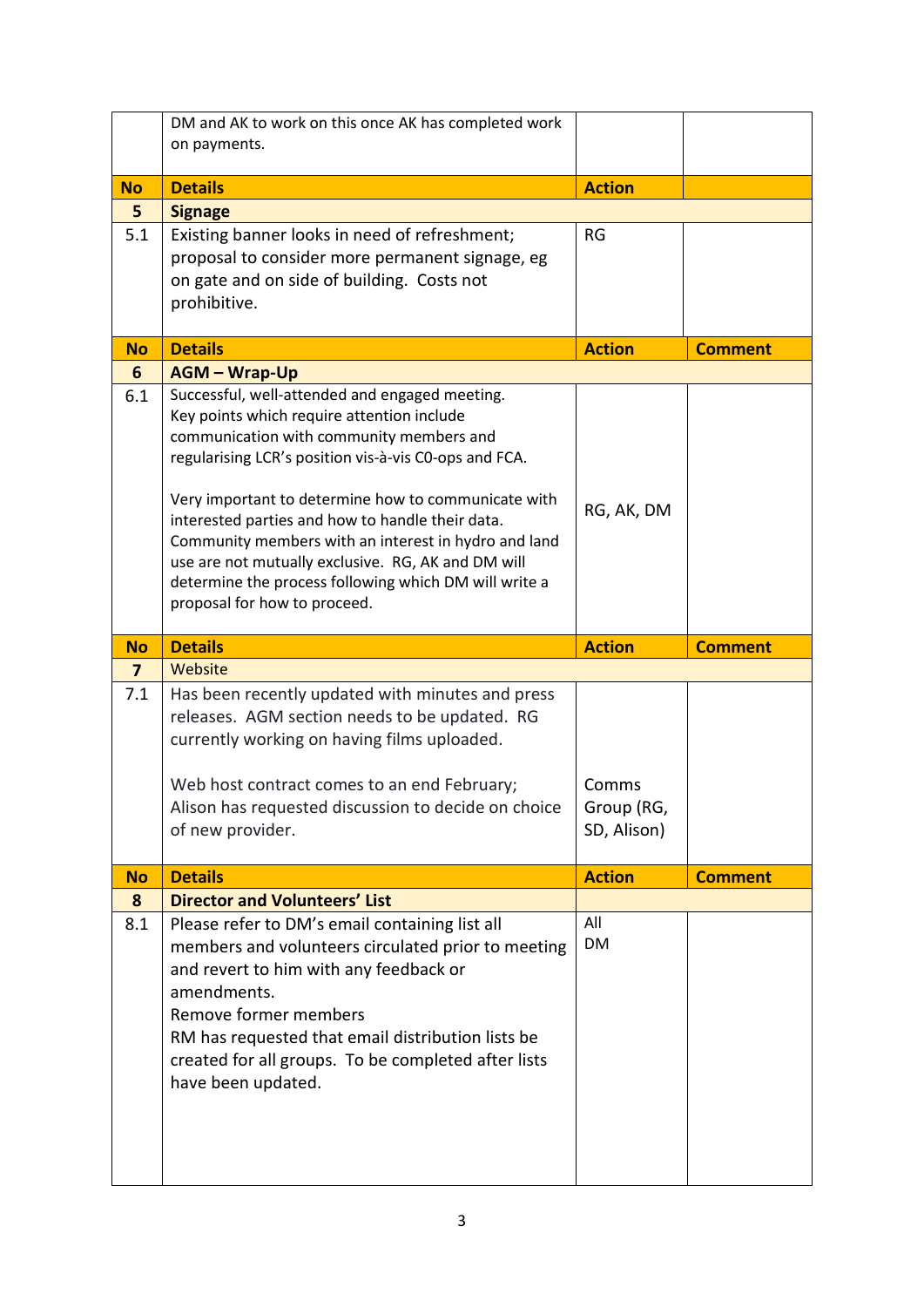| <b>No</b> | <b>Details</b>                                                                                       | <b>Action</b> | <b>Comment</b> |
|-----------|------------------------------------------------------------------------------------------------------|---------------|----------------|
| 9         | <b>UCT</b>                                                                                           |               |                |
| 9.1       | No notification of nominations to LCR board                                                          | <b>RG</b>     |                |
|           | following UCT Board Meeting. RG will request an                                                      |               |                |
|           | update from Amanda who is still chair.                                                               |               |                |
|           |                                                                                                      |               |                |
| <b>No</b> | <b>Details</b>                                                                                       | <b>Action</b> | <b>Comment</b> |
| 10        | <b>Community Benefit Fund</b>                                                                        | DM, SD        |                |
| 10.1      | 9 applications received by deadline. Budget circa<br>£7k, due to be paid out by year end. Fund Group |               |                |
|           | due to meet 13 December.                                                                             |               |                |
|           |                                                                                                      |               |                |
| <b>No</b> | <b>Details</b>                                                                                       | <b>Action</b> | <b>Comment</b> |
| 11        | <b>Insurance</b>                                                                                     |               |                |
| 11.1      | Premium due for payment tomorrow. Possible                                                           |               | Would have to  |
|           | suggestion of shopping around for alternative                                                        |               | happen around  |
|           | brokers but this is time-consuming.                                                                  |               | May            |
|           |                                                                                                      |               |                |
| <b>No</b> | <b>Details</b>                                                                                       | <b>Action</b> | <b>Comment</b> |
| 12        | <b>Lease Update / Hydro Land Purchase</b>                                                            |               |                |
| 12.1      | <b>Hydro Land Purchase (Lochbroom Community</b>                                                      |               |                |
|           | <b>Woodland Project)</b>                                                                             |               |                |
|           |                                                                                                      |               |                |
|           | RG hosted J McIntyre and Ronnie MacRae and Staff                                                     |               |                |
|           | from Community Housing Trust who had a look at                                                       |               |                |
|           | the site. Today he received communication from                                                       |               |                |
|           | them which alters how to consider potential for pre-                                                 |               |                |
|           | planning application process for housing.                                                            |               |                |
|           | CHT concerned that location of plot near Turbine                                                     |               |                |
|           | House is very close to the road (This is the site that                                               |               |                |
|           | had been considered for pre-planning application).                                                   |               |                |
|           | Far more impressed with site over Alt a Bhraigh                                                      |               |                |
|           | (above level of landrover track) and feel there's                                                    |               |                |
|           | potential for more houses at this level.                                                             |               |                |
|           |                                                                                                      |               |                |
|           | A topographical map will be required. RG has been                                                    | PC/SO         |                |
|           | working with Highland Aerial Surveys on maps. It's                                                   |               |                |
|           | thought we may already hold some of these maps                                                       |               |                |
|           | and PC will check with SO. (FLS conducted a                                                          |               |                |
|           | topographical survey of the entire area around 2013                                                  |               |                |
|           | and SO may hold a copy).                                                                             |               |                |
|           | A pre-planning application should be submitted at                                                    |               |                |
|           | the earliest opportunity and an application for                                                      | RG/SD/SB/AK   |                |
|           | funding has already been submitted to the                                                            |               |                |
|           |                                                                                                      |               |                |